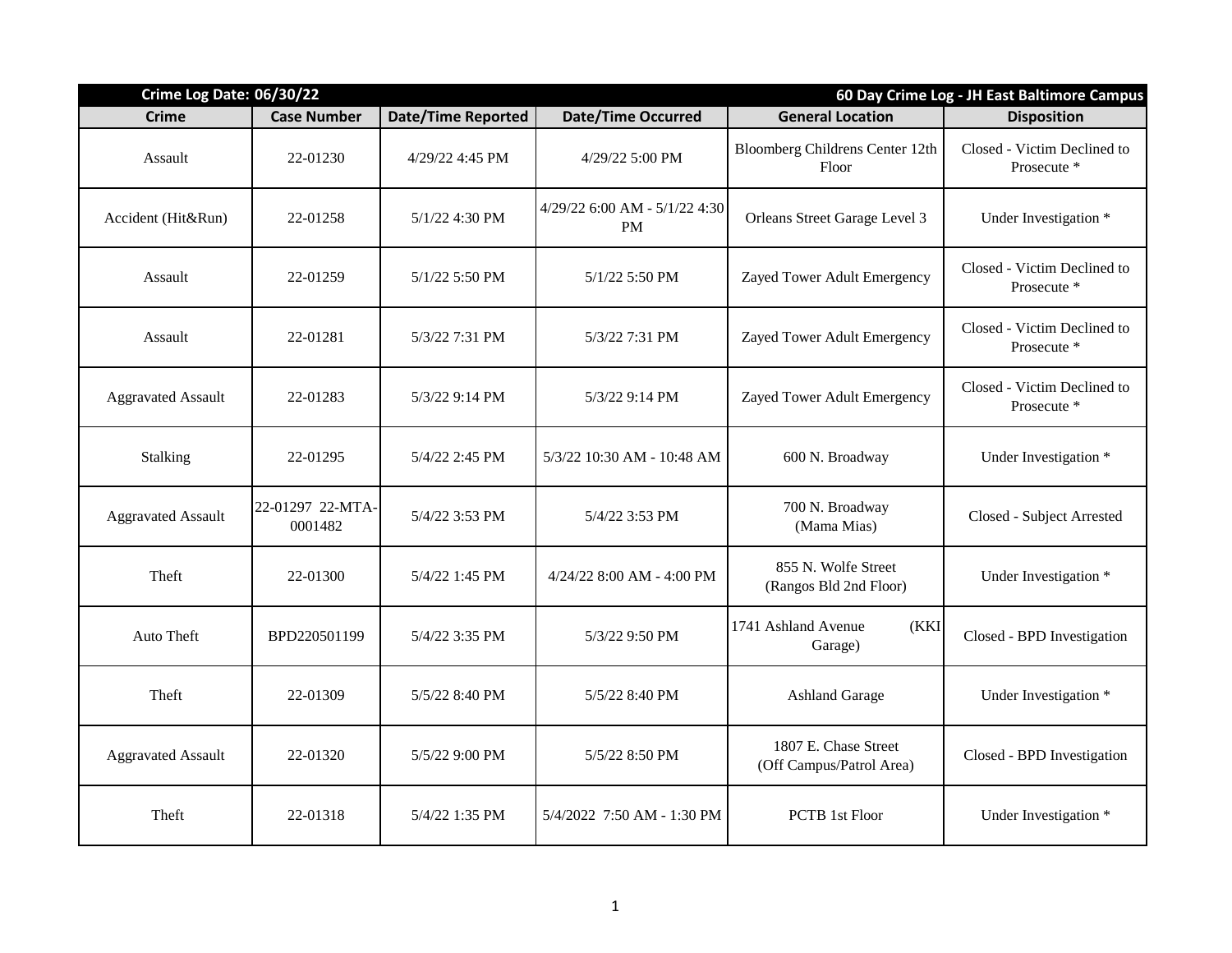| Crime Log Date: 06/30/22  |                    |                           |                                       | 60 Day Crime Log - JH East Baltimore Campus                |                                            |  |
|---------------------------|--------------------|---------------------------|---------------------------------------|------------------------------------------------------------|--------------------------------------------|--|
| <b>Crime</b>              | <b>Case Number</b> | <b>Date/Time Reported</b> | <b>Date/Time Occurred</b>             | <b>General Location</b>                                    | <b>Disposition</b>                         |  |
| Theft                     | 22-01319           | 5/5/22 3:40 PM            | 5/5/2022 8:00 AM - 3:00 PM            | <b>PCTB</b> 1st Floor                                      | Under Investigation *                      |  |
| <b>Aggravated Assault</b> | 22-01331           | 5/7/22 11:15 AM           | 5/7/22 11:15 AM                       | Zayed Tower 8th Floor                                      | Closed - BPD Investigation                 |  |
| Assault                   | 22-01355           | 5/9/22 5:20 PM            | 5/9/22 5:17 PM                        | <b>PMOB</b> Ist Floor                                      | Under Investigation *                      |  |
| <b>Aggravated Assault</b> | 22-01357           | 5/9/22 9:55 PM            | 5/9/22 9:55 PM                        | Meyer Building 3rd Floor                                   | Under Investigation *                      |  |
| Auto Theft                | BPD220503000       | 5/10/22 4:26 PM           | 5/10/22 5:22 AM                       | 1600 Block E. Baltimore Street<br>(Off Campus/Patrol Area) | Closed - BPD Investigation                 |  |
| Assault                   | 22-01407           | 5/11/22 3:50 PM           | 5/11/22 6:30 AM - 7:00 AM             | Nelson/Harvey Buidling 7th Floor                           | Closed - Victim Declined to<br>Prosecute * |  |
| Assault                   | 22-01418           | 5/10/22 10:45 PM          | 5/10/22 10:45 PM                      | Zayed Tower 1st Floor                                      | Closed - Victim Declined to<br>Prosecute * |  |
| <b>Assault/Hate Crime</b> | 22-01419           | 5/12/22 12:53 PM          | 5/11/22 8:58 PM - 9:00 PM             | (Rear) 855 N. Wolfe Street                                 | Under Investigation *                      |  |
| Harassment/Domestic       | 22-01423           | 5/12/22 7:05 PM           | 5/12/22 6:54 PM                       | 1800 Block E. Monument Street                              | Closed - BPD Investigation                 |  |
| Assault                   | 22-01425           | 5/12/22 8:44 PM           | 5/12/22 8:44 PM                       | Zayed Tower 1st Floor                                      | Under Investigation *                      |  |
| Theft from Auto           | BPD220503565       | 5/12/22 10:30 AM          | 5/11/22 7:00 PM - 5/12/22<br>10:30 AM | 1718 E. Eager Street<br>(Off Campus/Patrol Area)           | Closed - BPD Investigation                 |  |
| Harassment/Stalking       | 22-01446           | 5/13/22 8:40 PM           | 5/13/22 1:34 PM - 2:01 PM             | Weinberg Building 1st Floor                                | Under Investigation *                      |  |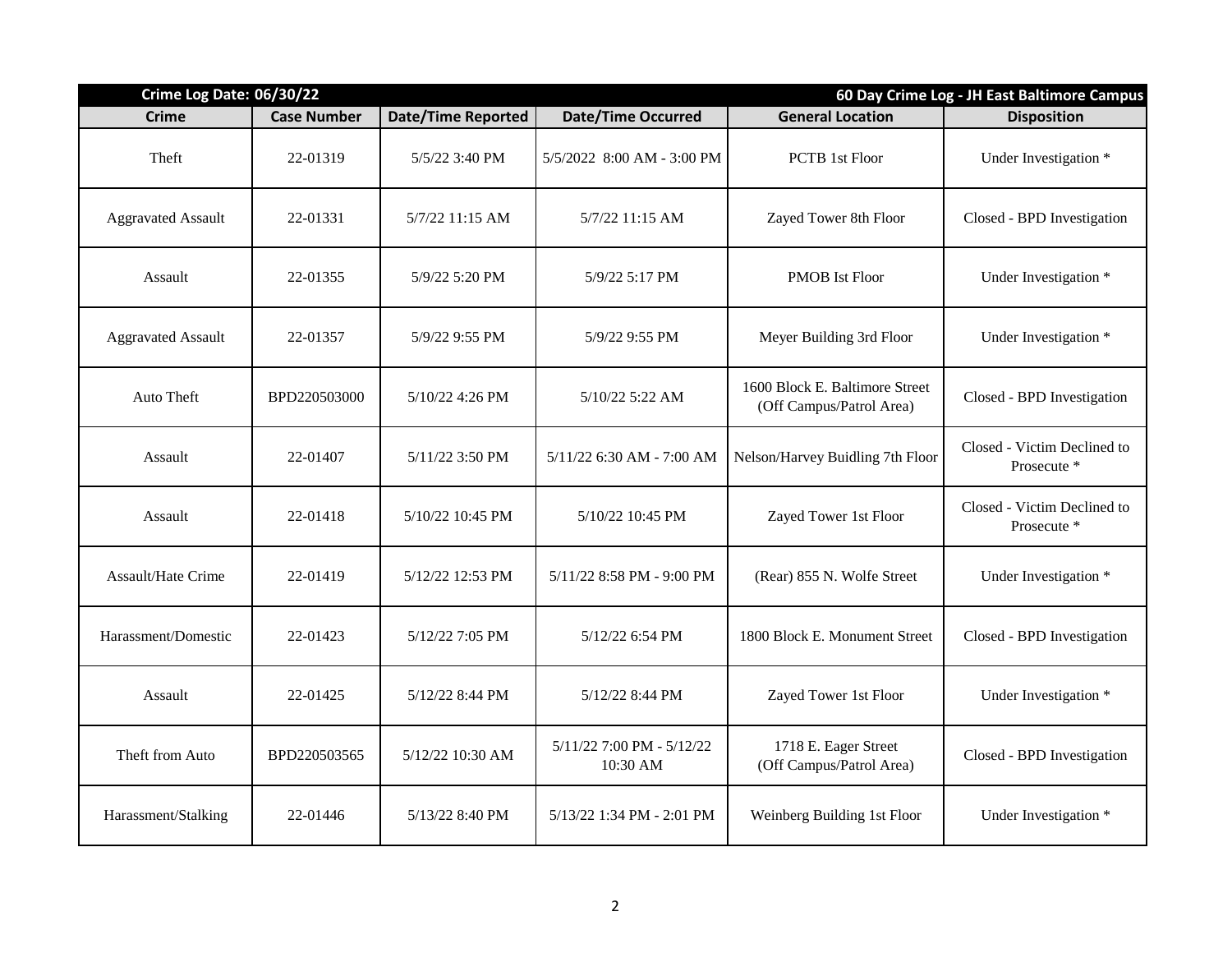| Crime Log Date: 06/30/22 |                    |                           |                           | 60 Day Crime Log - JH East Baltimore Campus |                                            |  |
|--------------------------|--------------------|---------------------------|---------------------------|---------------------------------------------|--------------------------------------------|--|
| <b>Crime</b>             | <b>Case Number</b> | <b>Date/Time Reported</b> | <b>Date/Time Occurred</b> | <b>General Location</b>                     | <b>Disposition</b>                         |  |
| Drug Violation           | 22-01457           | 5/14/22 7:15 PM           | 5/14/22 7:15 PM           | Meyer Building 8th Floor                    | Closed - Referred to BPD *                 |  |
| Robbery                  | BPD220504511       | 5/15/22 6:00 PM           | $5/15/22$ 4:17 AM         | 1800 Block Orleans Street                   | Under Investigation *                      |  |
| Drug Violation           | 22-01473           | 5/15/22 4:30 PM           | 5/15/22 4:30 PM           | Zayed Tower Adult Emergency                 | Closed - Referred to BPD *                 |  |
| Drug Violation           | 22-01474           | 5/15/22 8:30 PM           | 5/15/22 8:30 PM           | Zayed Tower Adult Emergency                 | Closed - Referred to BPD *                 |  |
| Theft                    | 22-01482           | 5/15/22 4:17 AM           | 5/15/22 4:17 PM           | Zayed Tower Adult Emergency                 | Under Investigation *                      |  |
| Assault                  | 22-01485           | 5/16/22 1:15 PM           | 5/16/22 1:15 PM           | Nelson/Harvey (Café)                        | Closed - Victim Declined to<br>Prosecute * |  |
| Assault                  | 22-01507           | 5/17/22 4:07 PM           | 5/17/22 4:00 PM           | Weinberg Building Level 1                   | Under Investigation *                      |  |
| Theft from Auto          | 22-01513           | 5/18/22 7:40 AM           | 5/18/22 5:58 AM - 6:00 AM | 1800 Block E. Monument Street               | Under Investigation *                      |  |
| Assault                  | 22-01518           | 5/18/22 1:30 PM           | 5/18/22 1:00 PM           | Nelson/Harvey Building 4th Floor            | Closed - Victim Declined to<br>Prosecute * |  |
| Assault                  | 22-01508           | 5/17/22 4:35 PM           | 5/17/22 4:30 PM           | Zayed Tower 1st Floor                       | Closed - Victim Declined to<br>Prosecute * |  |
| Disorderly               | 22-01519           | 5/18/22 2:50 PM           | 5/18/22 2:50 PM           | Zayed Tower Adult Emergency                 | <b>Closed Subject Banned</b>               |  |
| Assault (Domestic)       | 22-01532           | 5/19/22 10:50 AM          | 5/19/22 10:50 AM          | 1500 Block E. Monument Street               | Closed - Referred to BPD                   |  |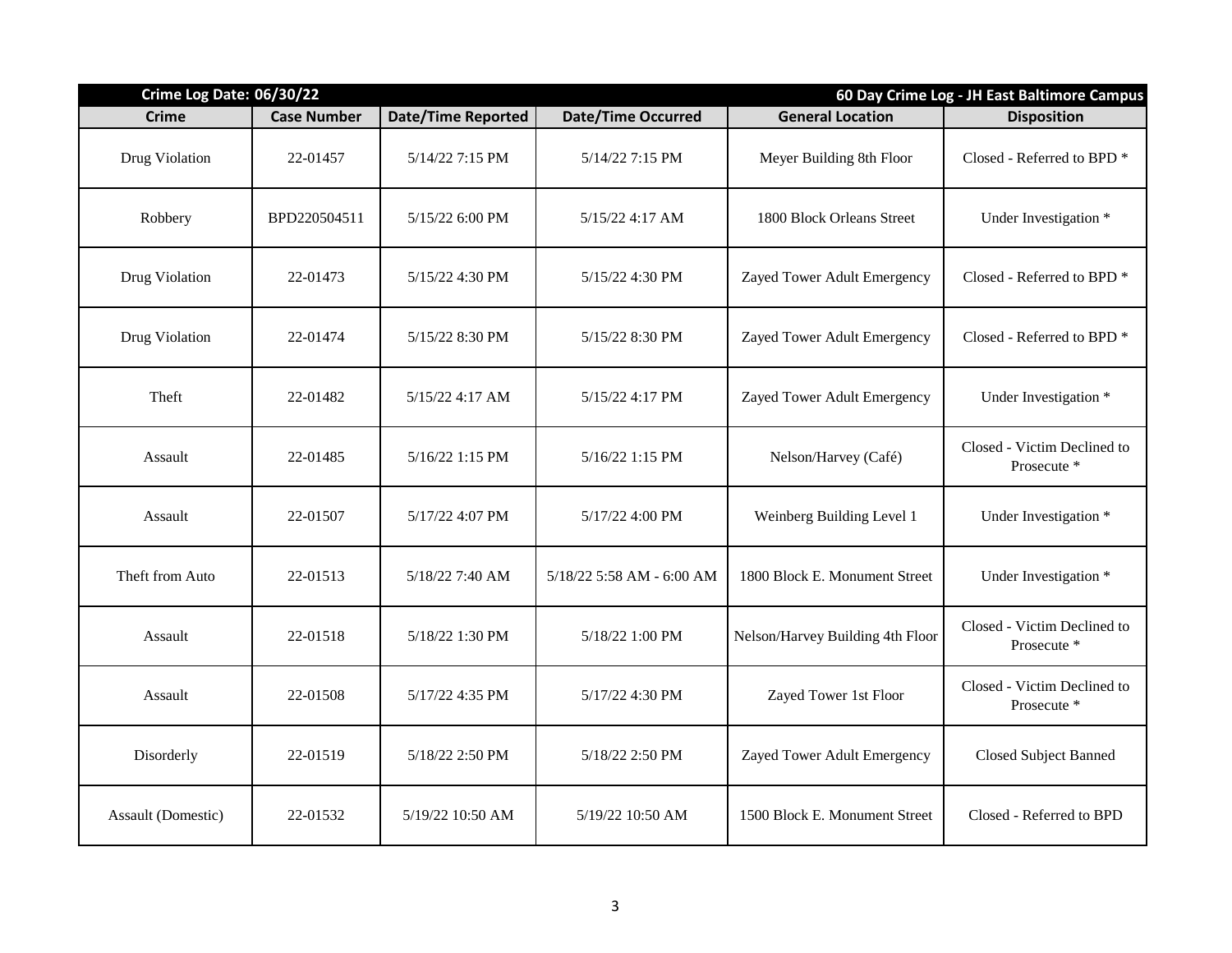| Crime Log Date: 06/30/22  |                          |                           |                                      | 60 Day Crime Log - JH East Baltimore Campus             |                                            |  |
|---------------------------|--------------------------|---------------------------|--------------------------------------|---------------------------------------------------------|--------------------------------------------|--|
| <b>Crime</b>              | <b>Case Number</b>       | <b>Date/Time Reported</b> | <b>Date/Time Occurred</b>            | <b>General Location</b>                                 | <b>Disposition</b>                         |  |
| Robbery (Commercial)      | BPD220506554             | 5/21/22 7:23 AM           | 5/21/22 7:15 AM                      | 101 N. Wolfe Street<br>(CVS Pharmacy)                   | Closed - BPD Investigation                 |  |
| Assault (Domestic)        | 22-01595                 | 5/23/22 12:00 PM          | 5/23/22 12:00 PM                     | Zayed Tower 8th Floor                                   | Closed Subject Banned *                    |  |
| Disorderly                | 22-01598                 | 5/23/22 12:00 PM          | 5/23/22 12:00 PM                     | <b>Orleans Street Circle</b>                            | Closed - Referred to BPD                   |  |
| Theft                     | BPD220508060             | 5/25/22 6:24 PM           | 5/25/22 6:20 PM                      | 900 N. Washington Street<br>(Walgreens Pharmacy)        | Closed - BPD Investigation                 |  |
| Disorderly                | 22-01650                 | 5/26/22 11:30 AM          | 5/26/22 11:30 AM                     | Zayed Tower 10th Floor                                  | Closed - Referred to BPD                   |  |
| <b>Aggravated Assault</b> | 22-01681<br>BPD220508491 | 5/27/22 12:03 AM          | 5/27/22 12:00 AM -12:04 AM           | <b>Orleans Circle</b>                                   | Closed - BPD Investigation *               |  |
| Stalking                  | 22-01659                 | 5/27/22 11:30 AM          | $5/27/22$ 11:00 - 12:00              | Zayed Tower Adult Emergency                             | Under Investigation *                      |  |
| <b>Aggravated Assault</b> | 22-01692<br>BPD220509836 | 5/29/22 11:35 PM          | 5/29/22 11:25 PM                     | Hurd Hall                                               | Closed - Subject Arrested *                |  |
| Theft                     | 22-01715                 | $6/1/22$ 7:00 AM          | 5/31/22 9:00 AM - 3:30 PM            | Weinberg Building 1st Floor                             | Under Investigation *                      |  |
| Assault (Domestic)        | 22-01717                 | $6/1/22$ 8:30 AM          | 3/1/22 9:00 AM - 11:00 AM            | 1800 Orleans Street<br>(SubBasement)                    | Closed - Referred to<br>Department*        |  |
| Theft from Auto           | BPD220600294             | 6/1/22 7:52 PM            | 5/26/22 10:00 PM - 6/1/22<br>7:49 PM | 1008 N. Washington Street<br>(Off Campus / Patrol Area) | Closed - BPD Investigation                 |  |
| <b>Aggravated Assault</b> | 22-01736                 | $6/2/22$ 9:00 AM          | $6/2/22$ 9:00 AM                     | Zayed Tower Adult Emergency                             | Closed - Victim Declined to<br>Prosecute * |  |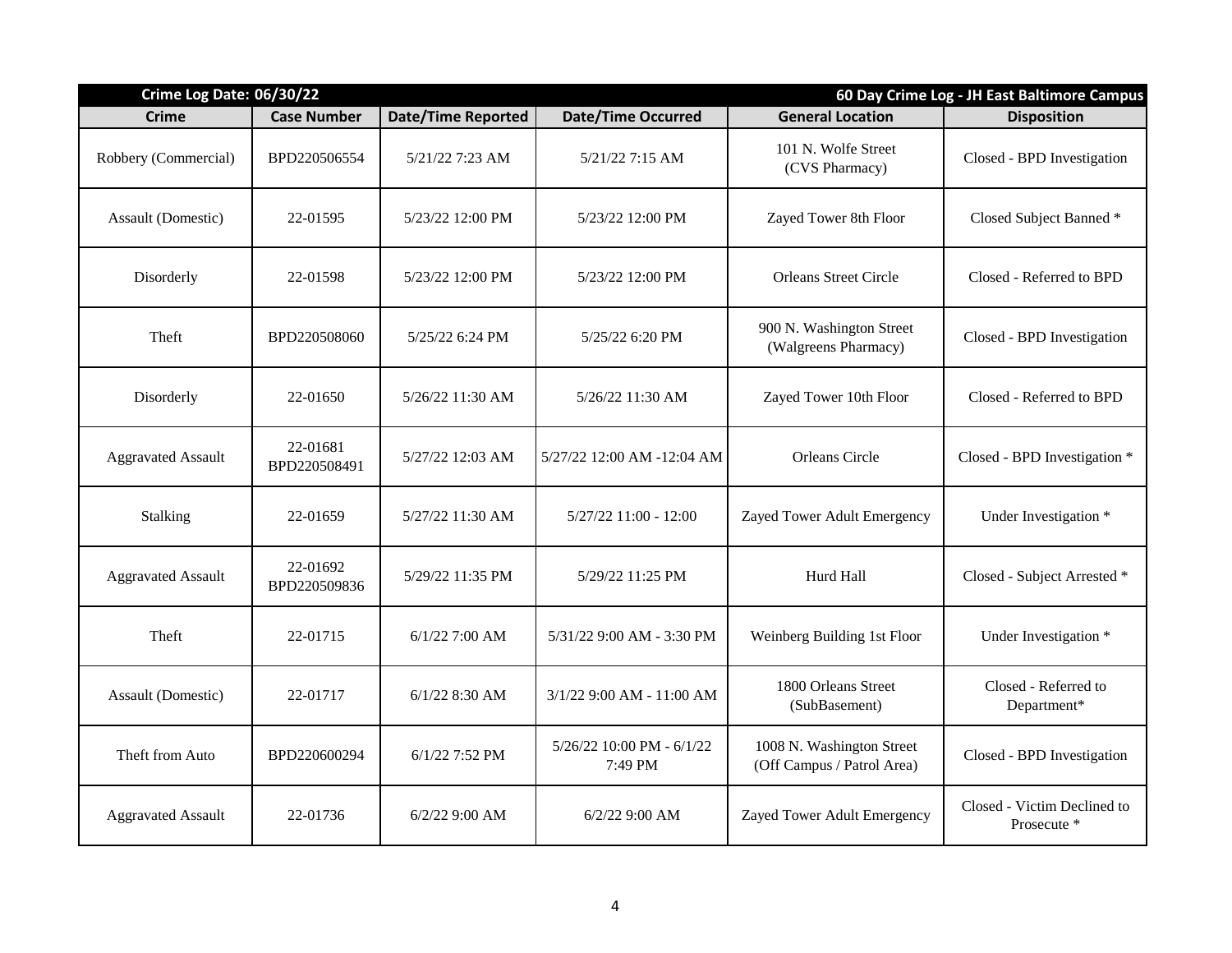| Crime Log Date: 06/30/22                 |                          |                           |                           | 60 Day Crime Log - JH East Baltimore Campus         |                                            |  |
|------------------------------------------|--------------------------|---------------------------|---------------------------|-----------------------------------------------------|--------------------------------------------|--|
| <b>Crime</b>                             | <b>Case Number</b>       | <b>Date/Time Reported</b> | <b>Date/Time Occurred</b> | <b>General Location</b>                             | <b>Disposition</b>                         |  |
| <b>Attempted Robbery</b><br>(Commercial) | BPD220601522             | $6/5/22$ 6:15 PM          | 6/5/22 6:31 PM            | 900 N. Washington Street<br>(Walgreens Pharmacy)    | Closed - BPD Investigation                 |  |
| Assault (Domestic)                       | 22-01794                 | 6/8/22 12:30 PM           | 6/8/22 11:30 AM           | 1900 Block E. Monument Street                       | Closed - Referred to BPD                   |  |
| Assault/Vandalism                        | 22-01798                 | 6/8/22 12:50 PM           | 6/8/22 12:45 PM           | Zayed Tower Adult Emergency                         | Closed - BPD Investigation                 |  |
| Aggravated<br>Assault/Vandalism          | 22-01798<br>BPD220602408 | 6/8/22 12:50 PM           | 6/8/22 12:50 PM           | Zayed Tower Adult Emergency                         | Closed - BPD Investigation *               |  |
| Trespassing                              | 22-01806<br>BPD220602590 | 6/8/22 10:45 PM           | 6/8/22 10:45 PM           | <b>Orleans Street Circle</b>                        | Closed - Subject Arrested *                |  |
| Theft                                    | BPD220602791             | 6/9/22 4:00 PM            | 6/9/22 4:00 PM            | 2001 E. Monument Street (Dunkin<br>Donuts)          | Closed - BPD Investigation                 |  |
| Assault                                  | 22-01834                 | 6/10/22 8:00 PM           | 6/10/22 8:00 PM           | Zayed Tower Adult Emergency                         | Closed - Victim Declined to<br>Prosecute * |  |
| Assault (Domestic)                       | 22-01864                 | 6/11/22 1:20 PM           | 6/11/22 1:20 PM           | 600 Block N. Broadway                               | Closed - Subject Arrested                  |  |
| Theft from Auto                          | BPD220603959             | 6/13/22 7:37 AM           | 6/13/22 1:04 AM - 1:17 AM | 1012 N. Durham Street<br>(Off Campus / Patrol Area) | Closed - BPD Investigation                 |  |
| <b>Attempted Robbery</b><br>(Commercial) | BPD220604216             | 6/13/22 7:48 PM           | 6/13/22 7:26 PM           | 900 N. Washington Street<br>(Walgreens Pharmacy)    | Closed - BPD Investigation                 |  |
| Assault                                  | 22-01879                 | 6/14/22 10:00 AM          | 6/14/22 9:50 AM           | Meyer Building 5th Floor                            | Closed - Victim Declined to<br>Prosecute * |  |
| Accident (Hit&Run)                       | 22-01895                 | 6/15/22 8:40 AM           | 6/15/22 8:33 AM           | 400 N. Washington Street                            | Closed - BPD Investigation                 |  |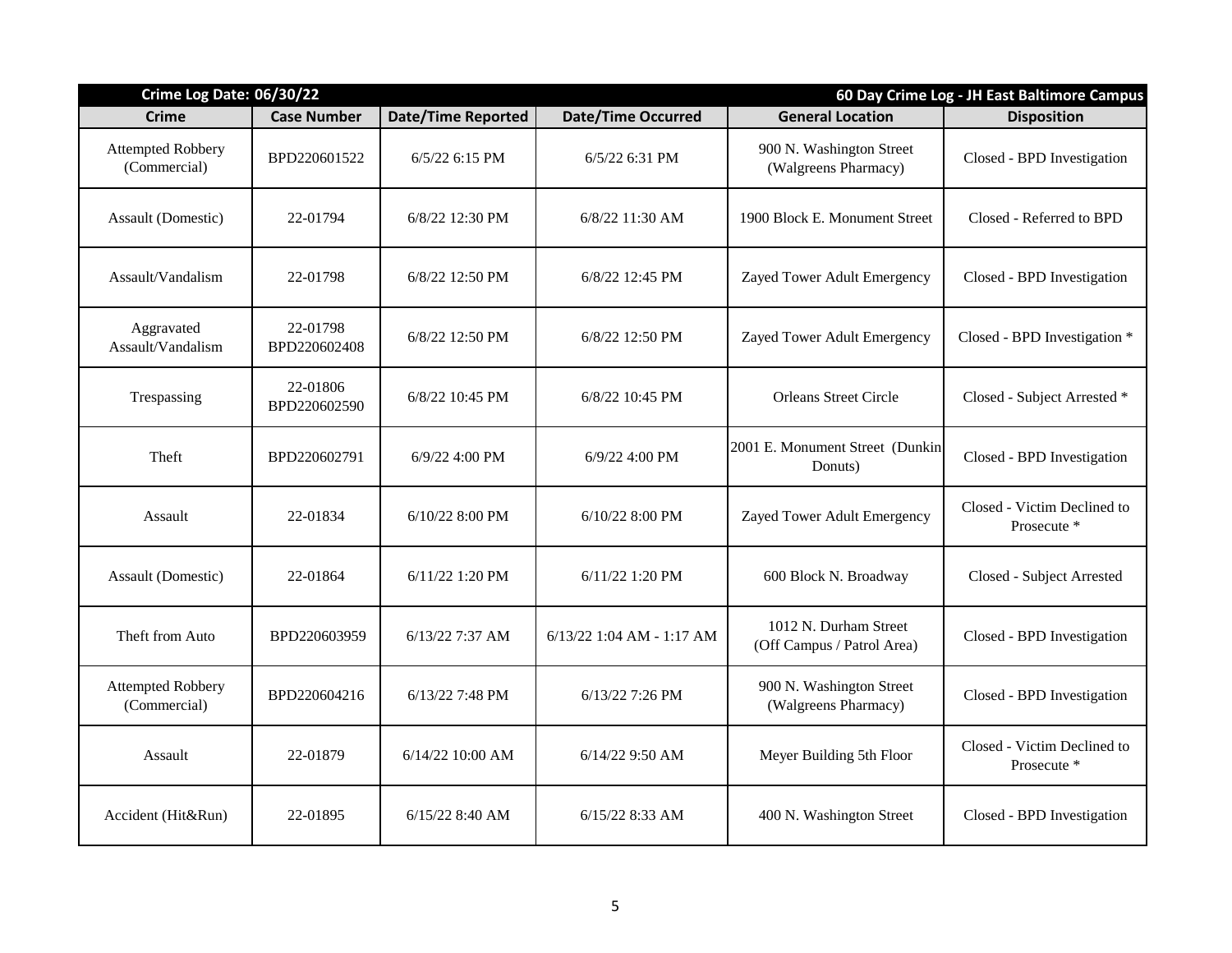| <b>Crime Log Date: 06/30/22</b> |                    |                           |                                      | 60 Day Crime Log - JH East Baltimore Campus          |                                            |  |
|---------------------------------|--------------------|---------------------------|--------------------------------------|------------------------------------------------------|--------------------------------------------|--|
| <b>Crime</b>                    | <b>Case Number</b> | <b>Date/Time Reported</b> | <b>Date/Time Occurred</b>            | <b>General Location</b>                              | <b>Disposition</b>                         |  |
| Assault                         | 22-01899           | 6/15/22 6:09 PM           | 6/15/22 6:09 PM                      | Meyer Building 8th Floor                             | Closed - Victim Declined to<br>Prosecute * |  |
| Theft                           | BPD220604954       | $6/16/22$ 1:14 AM         | 6/16/22 12:30 AM - 1:00 AM           | Zayed Tower Adult Emergency                          | Closed - BPD Investigation                 |  |
| Theft from Auto                 | BPD220605030       | 6/16/22 9:16 AM           | 6/16/22 7:00 AM - 9:15 AM            | 1600 E. Madison Street<br>(Off Campus / Patrol Area) | Closed - BPD Investigation                 |  |
| Theft                           | BPD220605156       | $6/16/22$ 4:02 PM         | $6/16/22$ 3:55 PM - 4:00 PM          | 900 N. Washington Street<br>(Walgreens Pharmacy)     | Closed - BPD Investigation                 |  |
| Theft                           | BPD220605474       | $6/17/22$ 5:30 PM         | 6/17/22 5:25 PM                      | 900 N. Washington Street<br>(Walgreens Pharmacy)     | Closed - BPD Investigation                 |  |
| Theft                           | BPD220605504       | $6/17/22$ 6:45 PM         | $6/17/22$ 6:40 PM                    | 900 N. Washington Street<br>(Walgreens Pharmacy)     | Closed - BPD Investigation                 |  |
| Theft                           | BPD220605850       | 6/18/22 7:26 PM           | $6/18/22$ 6:30 PM                    | 1600 E. Monument Street                              | Closed - BPD Investigation *               |  |
| <b>Aggravated Assault</b>       | BPD220606180       | 6/19/22 8:41 PM           | 6/19/22 8:15 PM - 8:30 PM            | 900 Block N. Broadway<br>(Off Campus / Patrol Area)  | Closed - Subject Arrested by<br><b>BPD</b> |  |
| <b>Burglary</b>                 | BPD220606511       | 6/21/22 11:30 PM          | 6/19/22 6:00 PM - 6/20/22<br>1:00 AM | 139 N. Broadway Apt. 1<br>(Off Campus/Patrol Area)   | Closed - BPD Investigation                 |  |
| Assault                         | 22-02047           | 6/24/22 10:10 AM          | 6/24/22 10:00 AM                     | Zayed Tower Adult Emergency                          | Closed - Victim Declined to<br>Prosecute * |  |
| Theft                           | 2-02064            | 6/25/22 1:30 PM           | 6/25/22 1:25 PM                      | <b>Wolfe Street Circle</b>                           | Closed - No Identifiable Suspect<br>$\ast$ |  |
| <b>Aggravated Assault</b>       | 22-02067           | 6/25/22 8:54 PM           | $6/25/22$ 11:05 PM                   | 900 Block N. Broadway<br>(Off Campus / Patrol Area)  | Closed - BPD Investigation                 |  |